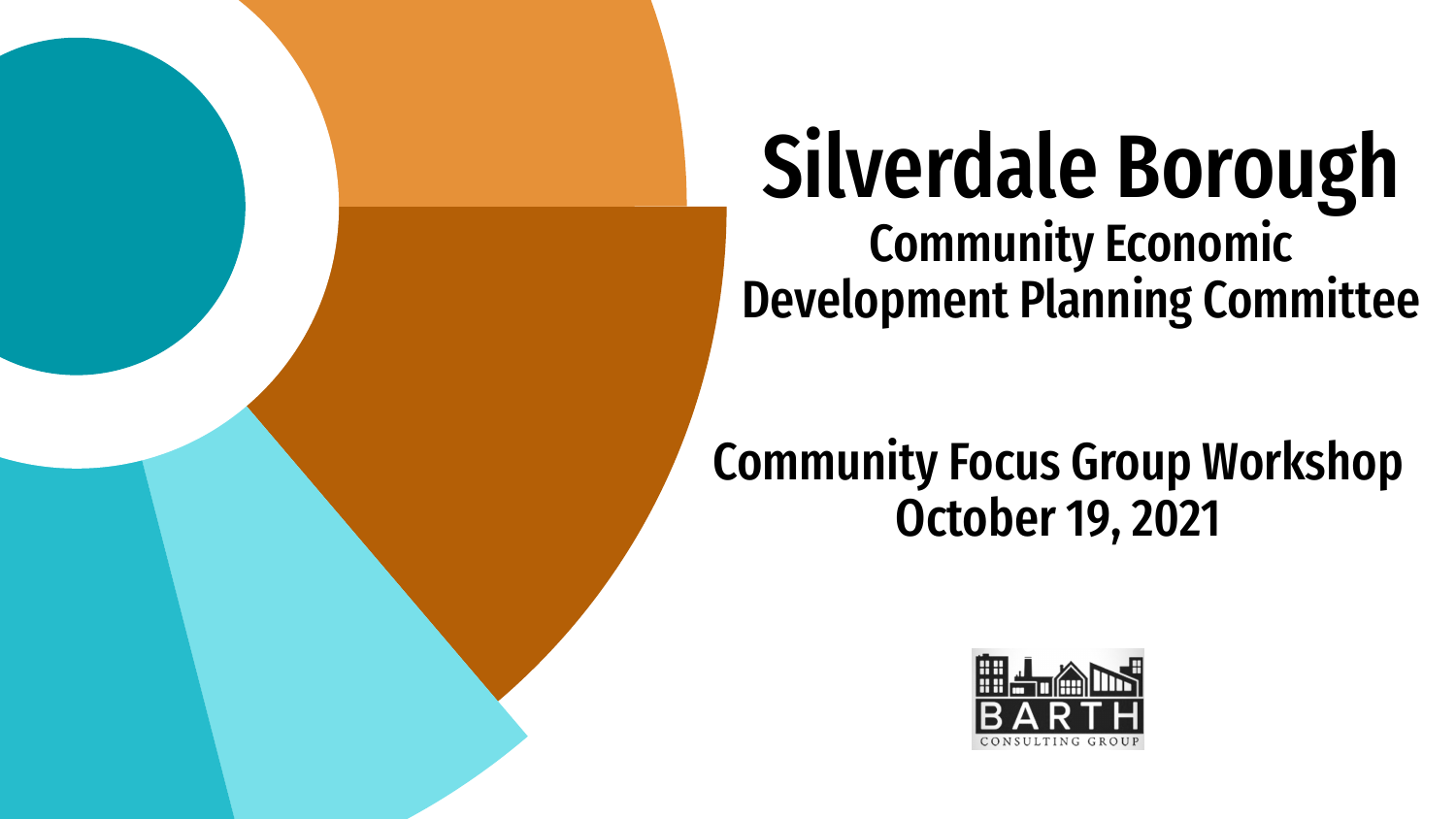# Silverdale Borough Community Economic Development Planning Committee



**Fifteen members of the community participated in Silverdale's first public Visioning Workshop session. Attendees included Silverdale residents, Borough Council members, Silverdale Planning Commission members and Silverdale Community Economic Development Committee members.**

**The Bucks County Planning Commission Executive Director and three staff members also attended and participated in discussions at each table.**

**Participants were asked to discuss, in small groups, topics from the Community Day Preference Boards and place dots on selections based on what they personally preferred for the Borough (Green Dots) and what they thought best for Silverdale (Blue Dots).**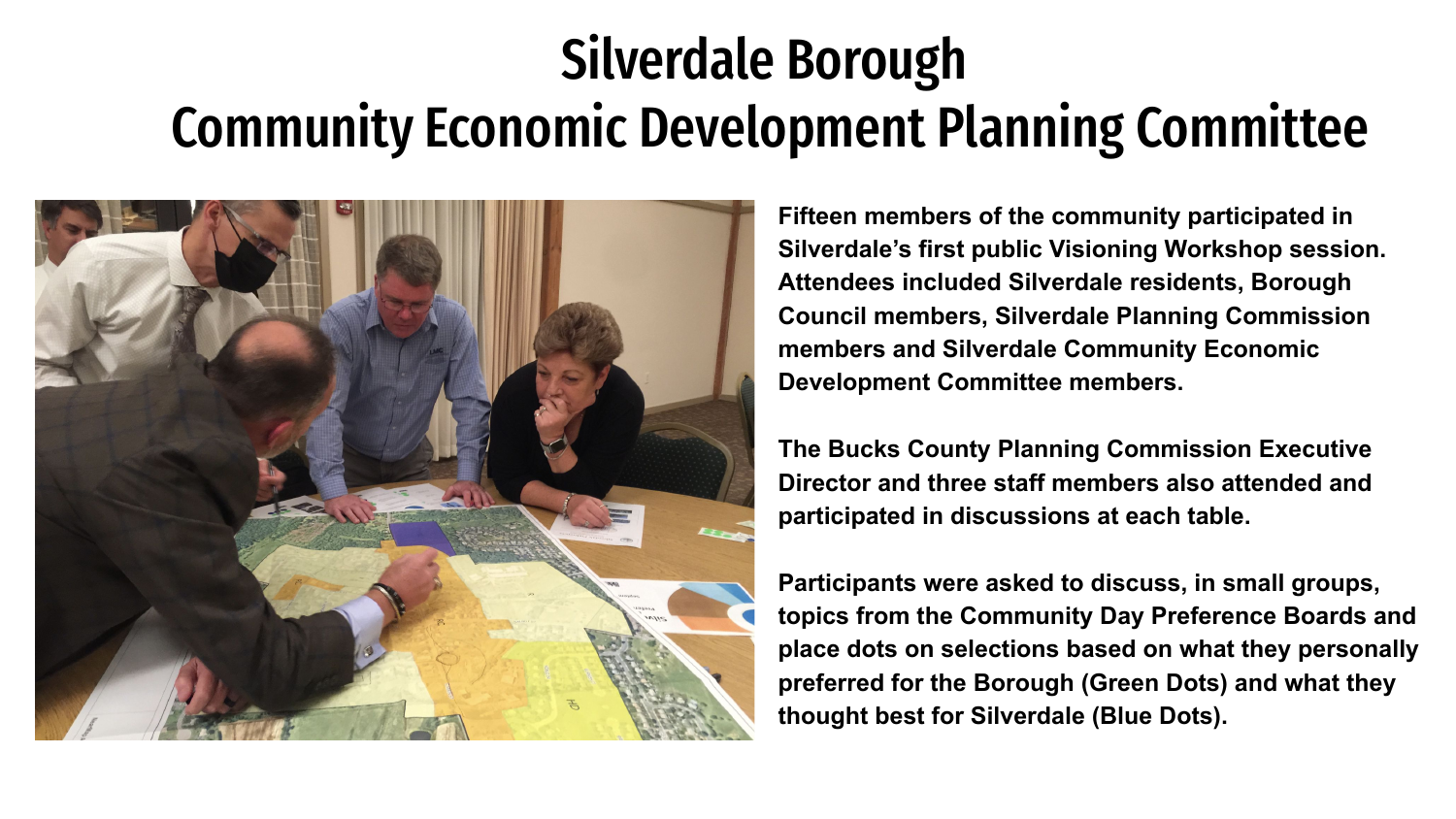## Your Taxes Explained

#### 30 Total Responses - Blue & Green **Green Dots: Blue Dots:**

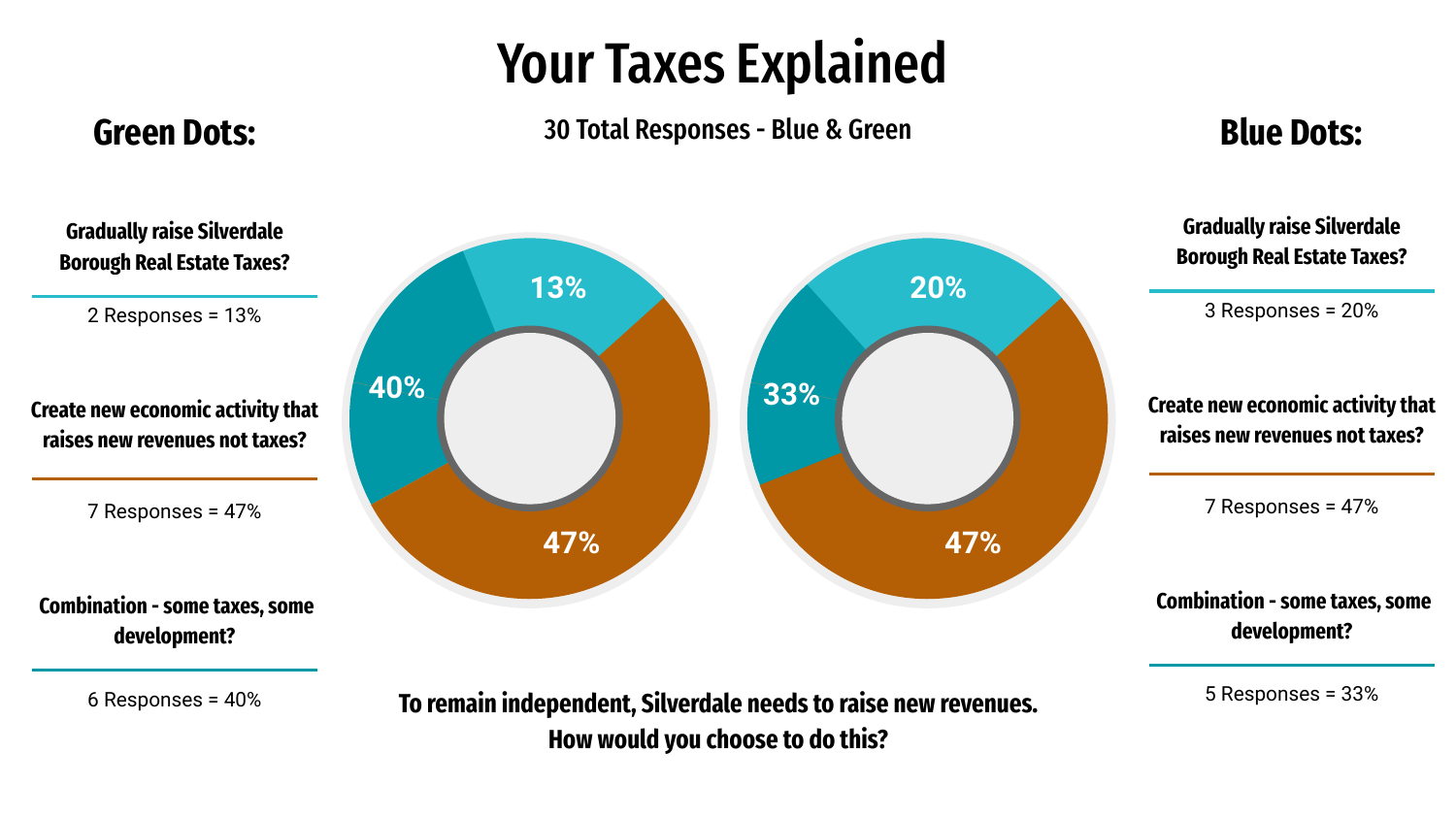# Traffic Calming and Placemaking



Making Silverdale look and feel like a small town will naturally slow traffic.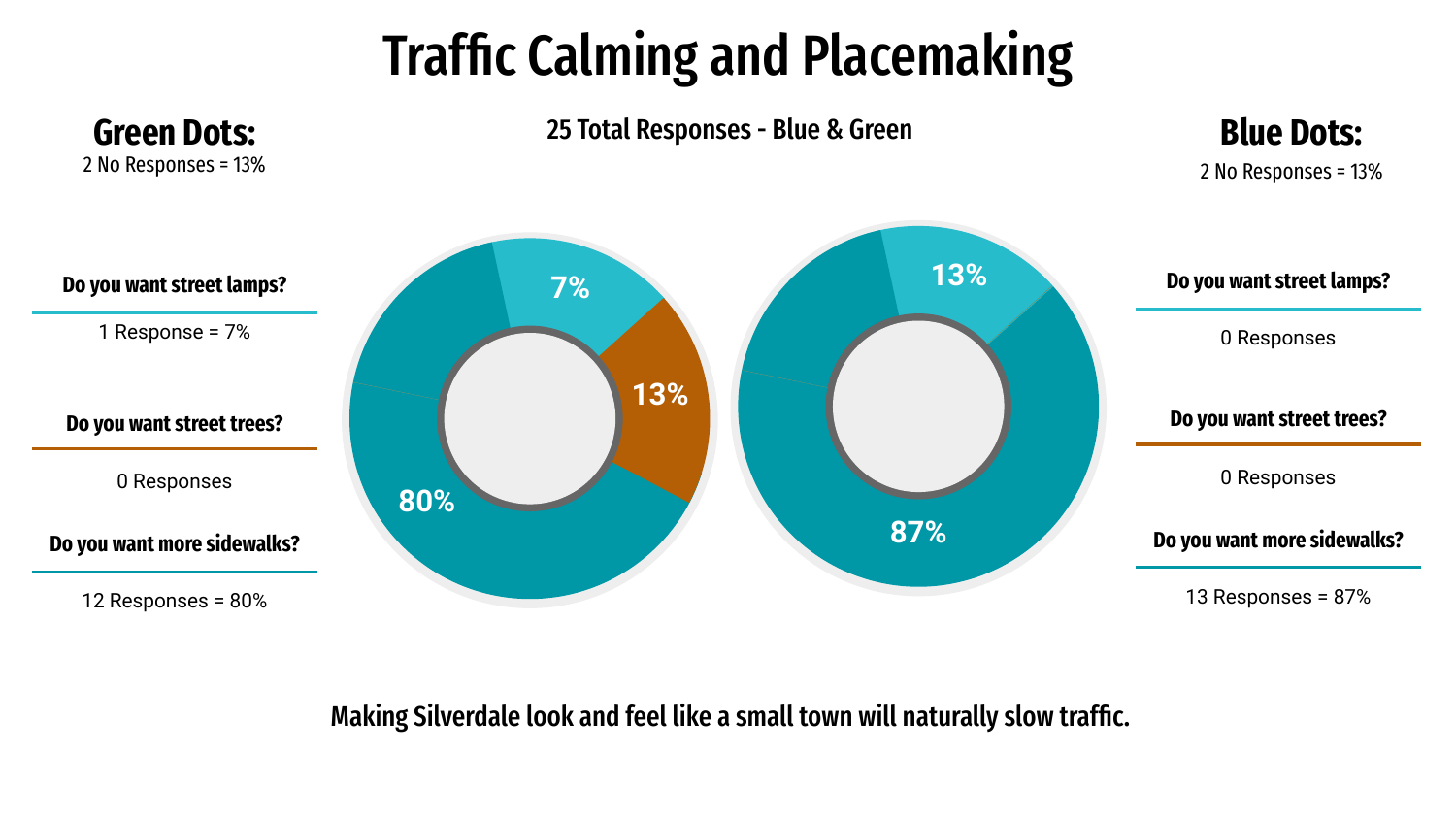## Housing Development



Do you support new housing? If yes, which type of housing do you prefer?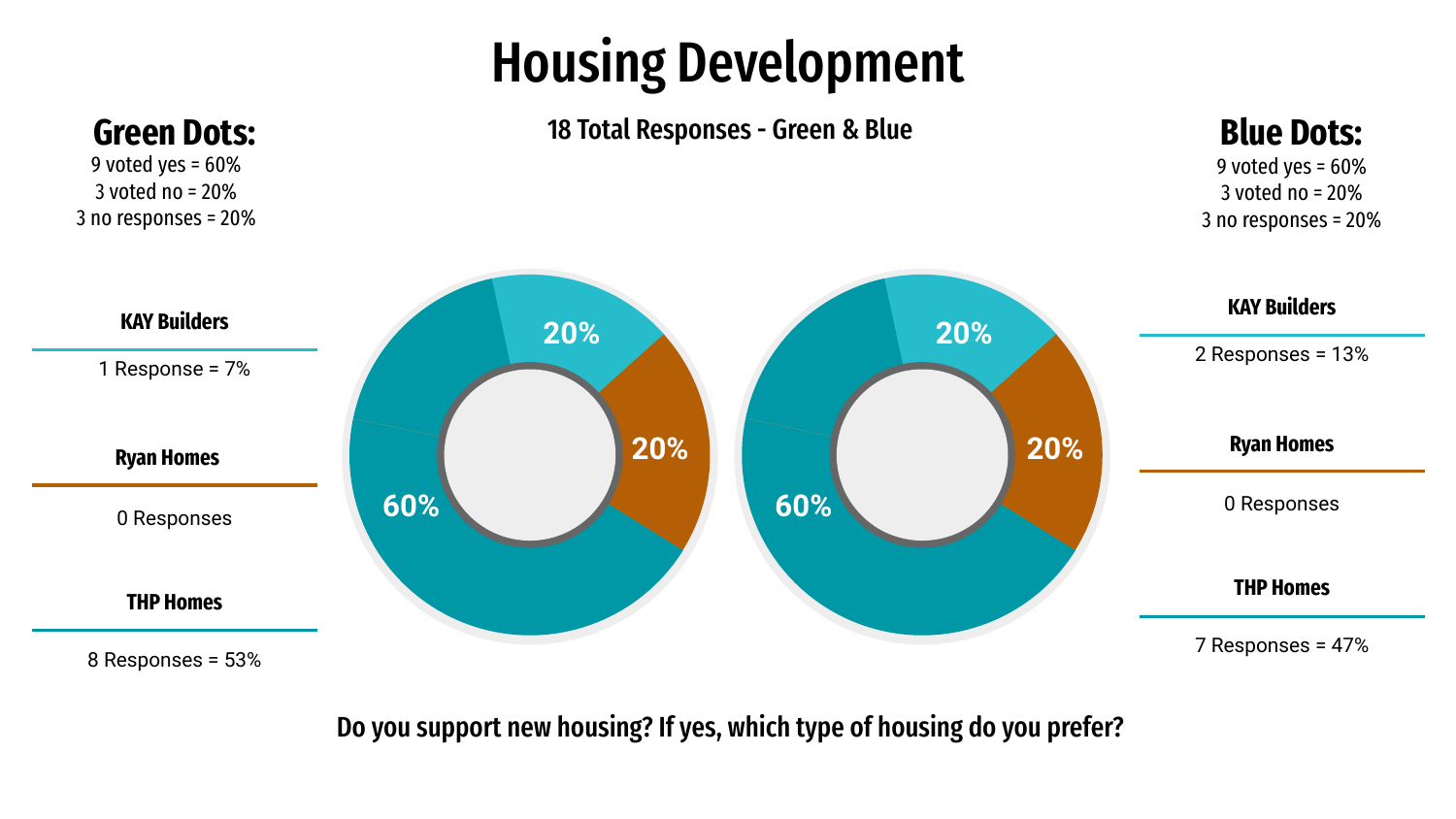# Housing Development - Community Survey Results

Do you support new housing? If yes, which type of housing do you prefer?



Focus Group Results:  $Yes = 60\%$  No = 20% No Response = 20%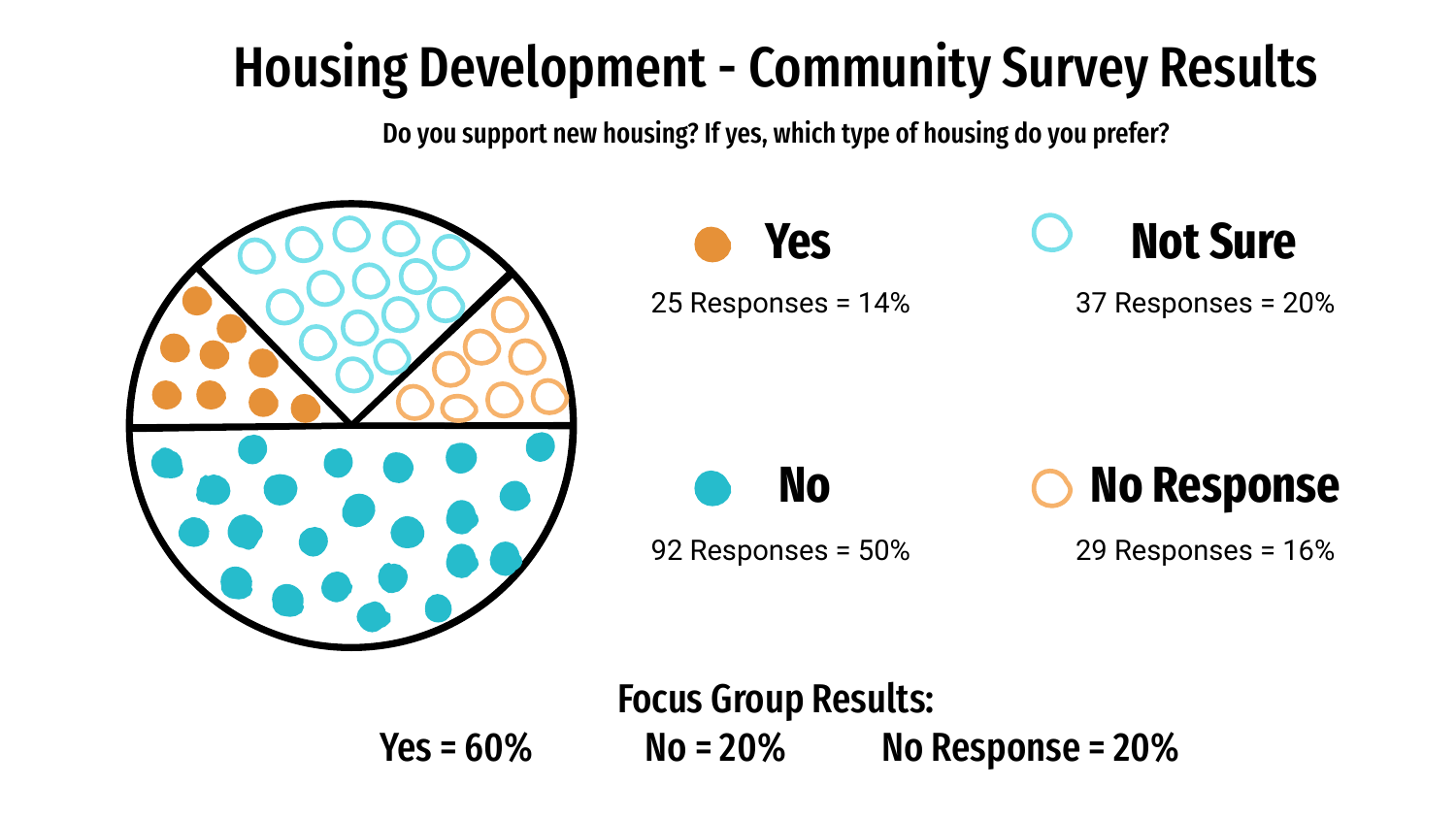#### Silver Street Open Space



Would you like to see the community use this space or leave it empty?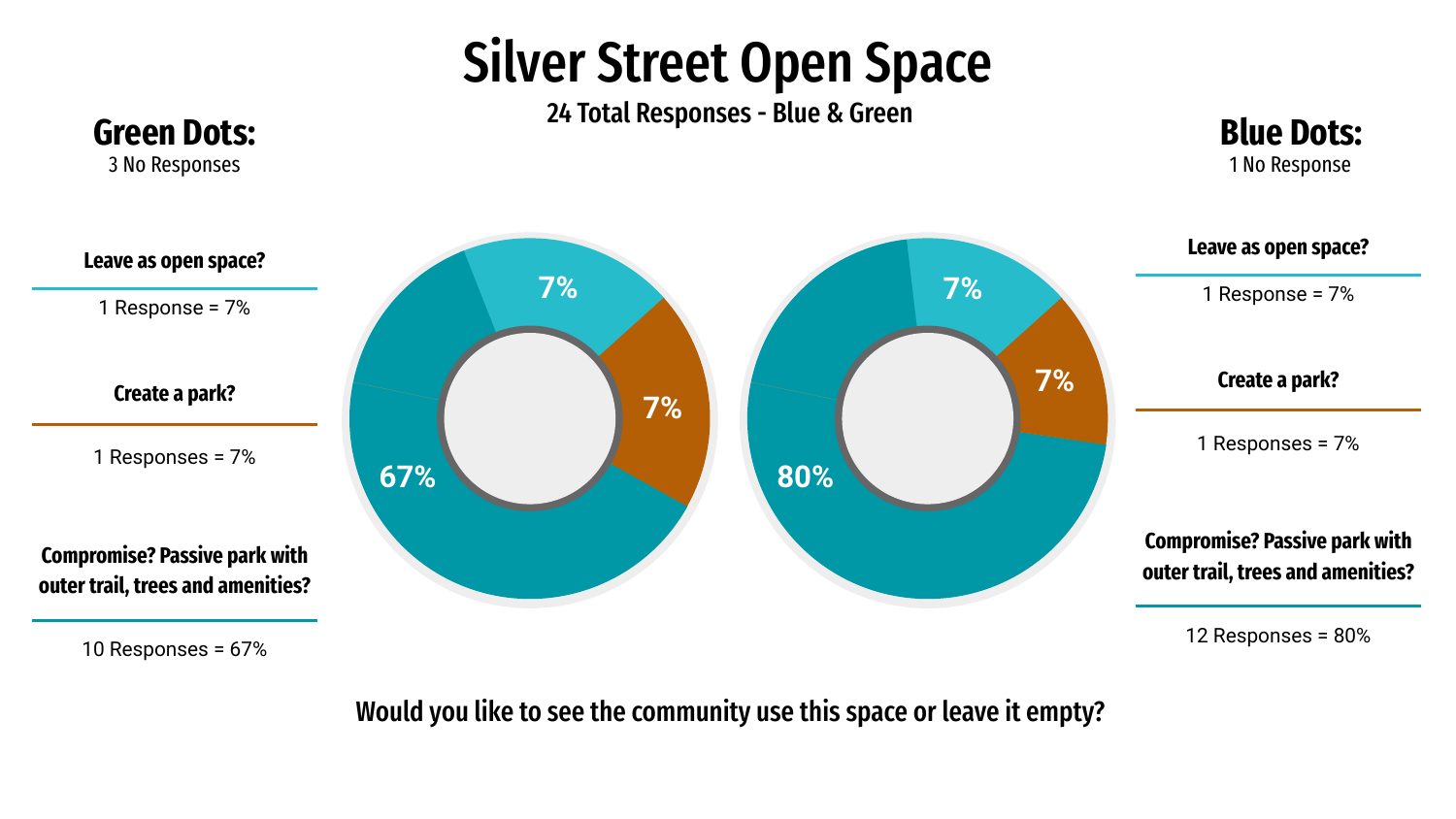# Silver Street Open Space - Community Survey Results

191 Total Responses



**Develop as Housing** 9 Responses **Other** 2 Responses **No Response** 9 Responses

Create a Park Leave as Open Space Compromise Green = 7% Blue = 7% Green = 7% Blue = 7% Focus Group Results

Green = 67% Blue = 80%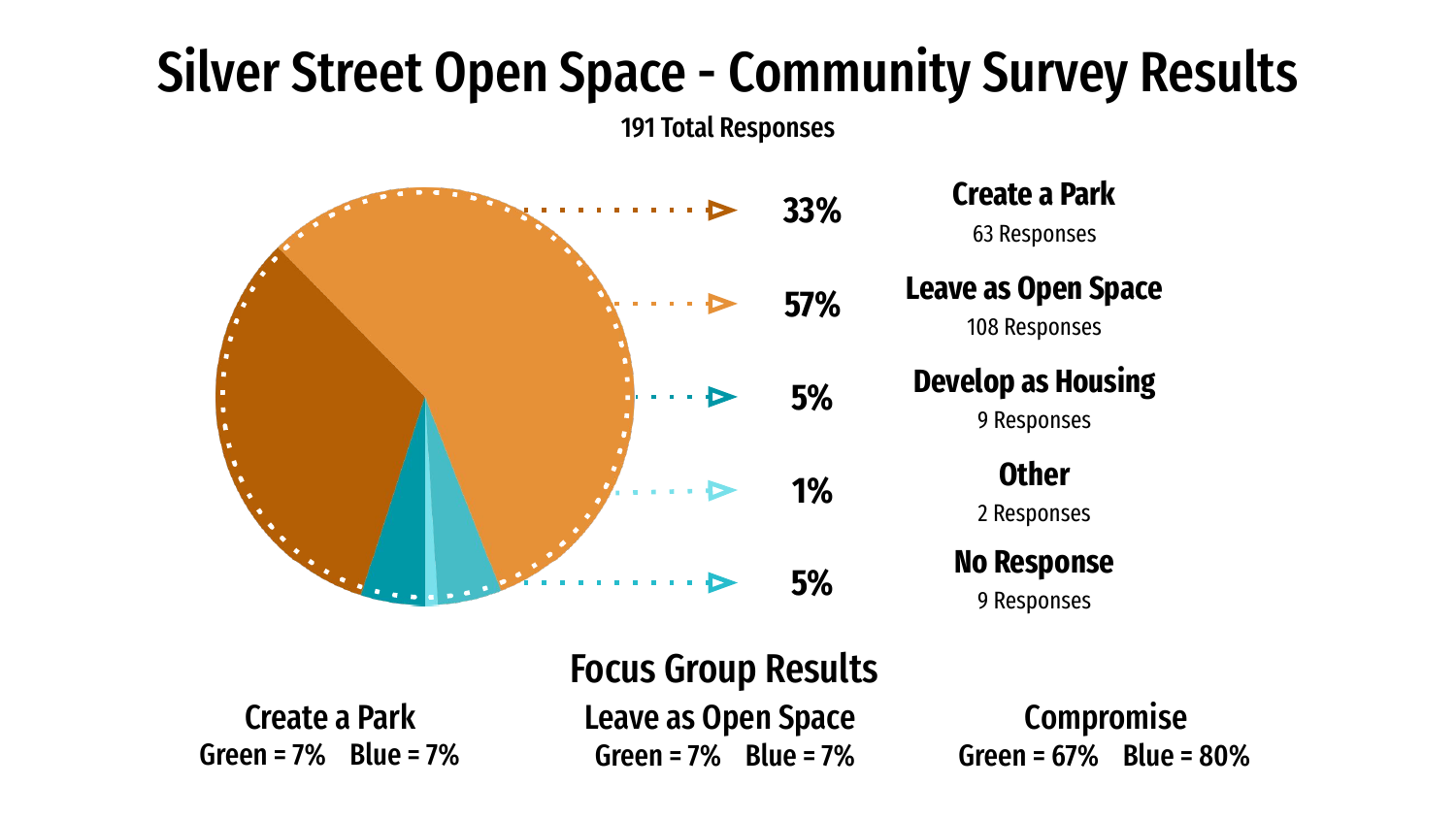# Mixed-Use Commercial Development



Do you support mixed-use commercial development? If yes, which example do you prefer?